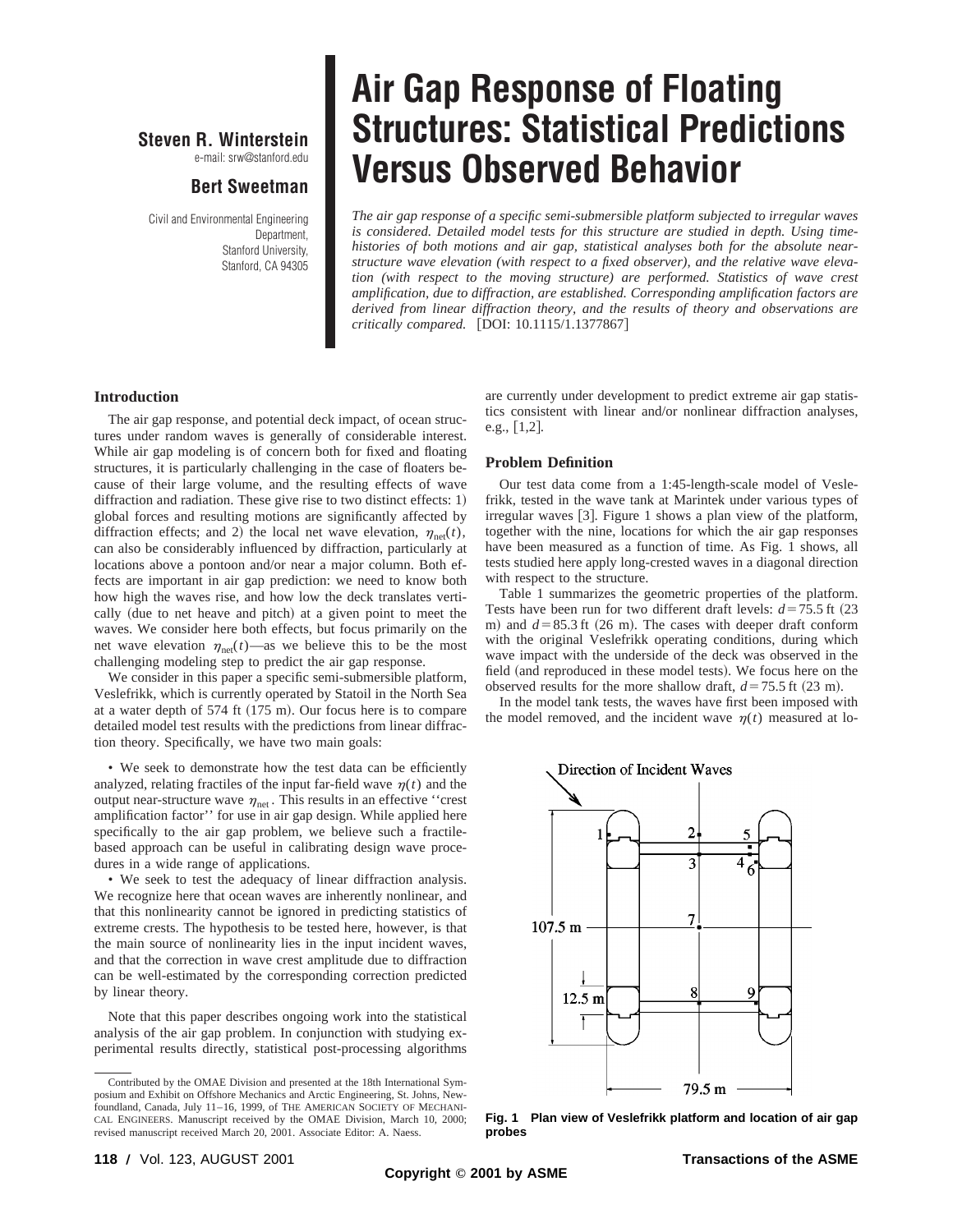**Table 1 Characteristics of Veslefrikk platform**

| <b>Platform Particulars</b>    |                        |
|--------------------------------|------------------------|
| Length Over All (LOA):         | $107.50 \; \mathrm{m}$ |
| Longitudinal Column Spacing:   | $68.00 \; \mathrm{m}$  |
| Transverse Column Spacing:     | 67.00 m                |
| Column Length w/o Sponson:     | $12.50 \text{ m}$      |
| Column Breadth:                | $12.50 \; \mathrm{m}$  |
| Pontoon Breadth:               | $14.25 \text{ m}$      |
| Pontoon Height:                | $9.50 \text{ m}$       |
| Draft, D:                      | $23.00 \; \mathrm{m}$  |
| Displacement:                  | $40,692$ tonnes        |
| Airgap to Still Water Level:   | $17.50 \; \mathrm{m}$  |
| Center of Gravity (from keel): | $24.13 \; \mathrm{m}$  |
| Pitch Radius of Gyration:      | $33.76 \; \mathrm{m}$  |
| Roll Radius of Gyration:       | $34.26 \text{ m}$      |
| Transverse Metacentric Height: | $2.36 \text{ m}$       |
| Water Depth:                   | $175.00 \;{\rm m}$     |

**Table 2 Seastate parameters for which model tests were conducted**

| $H_S$ [m] | $T_P$ [s] | $\gamma$ | Number of    |
|-----------|-----------|----------|--------------|
|           |           |          | 3-hour tests |
| 12.0      | 11.5      | 4.0      | 5            |
| 14.0      | 13.5      | 3.0      | 6            |
| 15.5      | 16.5      | 2.0      | 2            |

cation 7, where the platform is to be centered. Following common practice,  $\eta(t)$  histories have been generated from a stationary random process model, applied over a fixed ''seastate'' duration of  $T_{ss}$ =3 h. Its spectral density function,  $S_{\eta}(f)$ , is described by three basic parameters: 1) the significant wave height  $H<sub>S</sub>=4\sigma_n$ , which determines the total spectral power;  $2$ ) the peak spectral period  $T_p$ , at whose corresponding frequency  $f_p = 1/T_p$  the spectrum is maximized; and 3) the peakedness factor  $\gamma$ , which determines precisely how narrow (peaked) the spectrum  $S_n(f)$  is near  $f_p$ . There different test conditions were performed for the *d*  $=$  75.5 ft(23 m) draft; Table 2 describes the *H<sub>S</sub>*,  $T_p$ , and  $\gamma$  values for each of these three test conditions.

#### **Relating Wave Elevation to Air Gap**

As noted in the foregoing, it is useful to first consider the net wave elevation,  $\eta_{\text{net}}$ , with respect to a fixed origin. The next logical step is to consider the relative wave elevation  $r(t)$  measured with respect to the moving structure (e.g., that would be measured by a wavestaff attached to the structure)

$$
r(t) = \eta_{\text{net}}(t) - \delta(t) \tag{1}
$$

Here,  $\delta(t)$  denotes the net vertical displacement at the field point of interest, which in turn is generally a mixture of the form

$$
\delta(t) = \xi_3(t) + y \cdot \xi_4(t) - x \cdot \xi_5(t)
$$
 (2)

#### **Journal of Offshore Mechanics and Arctic Engineering AUGUST 2001, Vol. 123 / 119**

in terms of the rigid-body motions  $\xi_3$ ,  $\xi_4$ , and  $\xi_5$  in heave, roll, and pitch, and the field-point location  $(x, y)$  of interest. Finally, the available air gap  $a(t)$  is the difference between the still-water air gap,  $a_0$ , and the relative wave  $r(t)$ 

$$
a(t) = a_0 - r(t) \tag{3}
$$

In the following we shall focus mainly on  $\eta_{\text{net}}(t)$ , which is likely the most challenging quantity to model, and then on the relative wave elevation  $r(t)$ —and hence, by implication, the air gap response  $a(t)$ . Note, however, that we infer these quantities from measurements in the inverse order; that is, air gap probes directly measure  $a(t)$ , from which we use Eq. (3) to infer  $r(t)$ , and Eqs. (1)–(2) to infer  $\delta(t)$ , and hence  $\eta_{net}(t)$ . (The test results include measurements of the motions  $\xi_i$  in all 6 degrees of freedom.)

#### **Crest Amplification From Data Analysis**

In a design wave approach, it is common to consider the consequence of a single incident wave cycle, with critical values of amplitude and associated period and profile. The resulting critical response level during this cycle is then taken as the basis for design procedures, generally with appropriate load factors; e.g.,  $[4]$ . We consider here the use of a similar cycle-by-cycle analysis to predict extreme values of the net wave  $\eta_{net}$ , and also of the relative wave  $r(t)$  with respect to the structure.

**Cycle-by-Cycle Results From Concurrent Data.** In establishing appropriate calibration factors for a design wave approach, it is common to seek a relationship between the input and output amplitude in *concurrent* cycles. Specifically, from the input wave process  $\eta(t)$  we define "cycles" as periods separated by successive upcrossings of the mean level  $m<sub>n</sub>=0$ . The input wave amplitudes  $X_1...X_N$  are then the peak (crest) amplitudes for each cycle of  $\eta(t)$ , and the response amplitudes  $Y_1 \dots Y_N$  are the corresponding maximum values of the response (here,  $\eta_{net}$ ) occurring during each of the *N* input wave cycles.

One may then seek to use linear regression to relate the amplitudes  $X_i$  and  $Y_i$  of the input and output wave

$$
Y_i = a_c + b_c X_i + \epsilon \tag{4}
$$

The subscript *c* is used here to indicate that one is trying to predict the output wave amplitude  $Y_i$  as a function of the concurrent input amplitude  $X_i$  in the same cycle. Regression estimates then yield the parameter estimates

$$
b_c = \rho \frac{\sigma_Y}{\sigma_X}; \quad a_c = m_Y - b_c m_X; \quad \sigma_\epsilon^2 = (1 - \rho^2) \sigma_Y^2 \tag{5}
$$

in terms of the estimated (sample) means  $m_X$  and  $m_Y$  of *X* and *Y*, the corresponding variances  $\sigma_X^2$  and  $\sigma_Y^2$ , and the correlation coefficient  $\rho$  between *X* and *Y*. Note that these statistics are the means, variances and correlation coefficient of the peaks of the processes, and not of the entire processes. These rms peak values reflect the nonlinear nature of the extremes to a greater extent than the rms of the process, which only weakly reflects nonlinear effects  $[5]$ .

To illustrate, we focus first on the seastate with parameters  $H<sub>S</sub>=45.9$  ft (14.0 m),  $T<sub>P</sub>=13.5$  s, for which most data are available  $(T=3 \text{ h} \times 6 \text{ tests} = 18 \text{ h})$ . Concatenating these tests yields a total of  $N=5422$  input wave cycles. Figures 2–4 show the resulting  $N=5422$  ( $X_i$ , $Y_i$ ) data corresponding to output waves  $\eta_{net}$  at locations 7, 5, and 1, respectively. (The input waves are the same, hence only the  $Y_i$  values differ in these figures.) Recall from Fig. 1 that location 7 corresponds to the platform center, while locations 1 and 5 are just in front of major columns. As may be expected, the near-column locations show somewhat larger maximum crest levels:  $Y_{\text{max}}$ , is roughly 66 ft (20 m at location 5 and 82 ft  $(25 \text{ m})$  at location 1, compared with an input maximum  $X_{\text{max}}$ of roughly  $59$  ft  $(18 \text{ m})$ .

To characterize this amplification statistically, Figs. 2–4 also show the mean trend  $a_c + b_c X_i$  from linear regression. (The other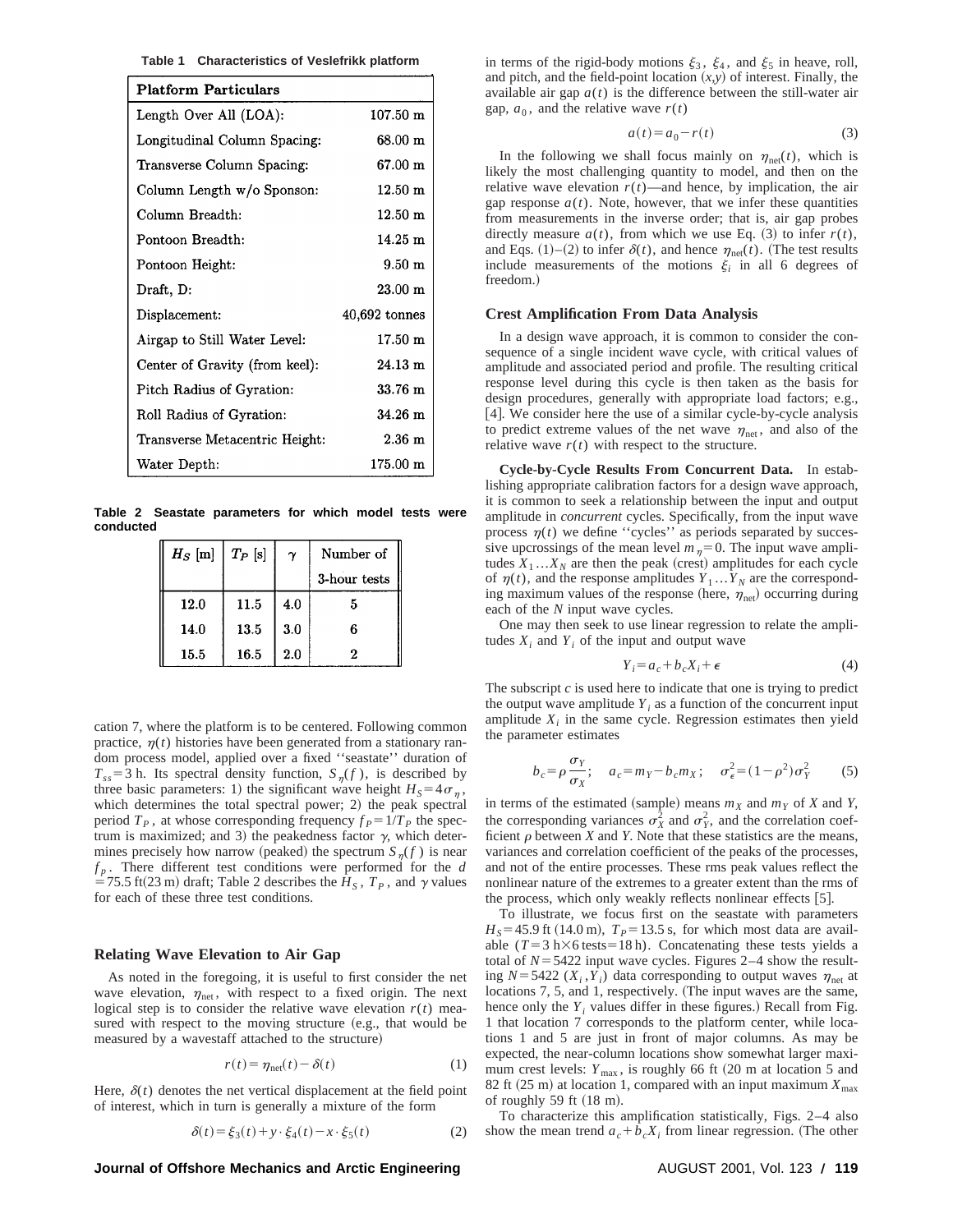

Fig. 2 Concurrent crest data; location 7 (platform center)









Fig. 5 Ordered (fractile) crest data; location 7 (platform **center**…



**Fig. 7** Ordered (fractile) crest data; location 1

lines shown, which predict fractiles of *y*, will be explained later in connection with Figs.  $5-7$ .) Note the following difficulties with using the regression trend only:

• Because the mean trend line neglects the effect of the  $\varepsilon$  term in Eq.  $(4)$ , it will generally underestimate the marginal variability of *Y*. Indeed, in the limit as  $\rho \rightarrow 0$ , we will generally find a horizontal trend  $(b<sub>c</sub> \rightarrow 0)$ , regardless of how high the marginal variability  $\sigma_Y$  becomes with respect to  $\sigma_X$ . As a result, we often find here that  $b_c < 1$ , despite the fact that extreme *Y* values are generally larger than corresponding  $X$  values. (For convenience of visual comparison, note that all figures have identical *X* and *Y*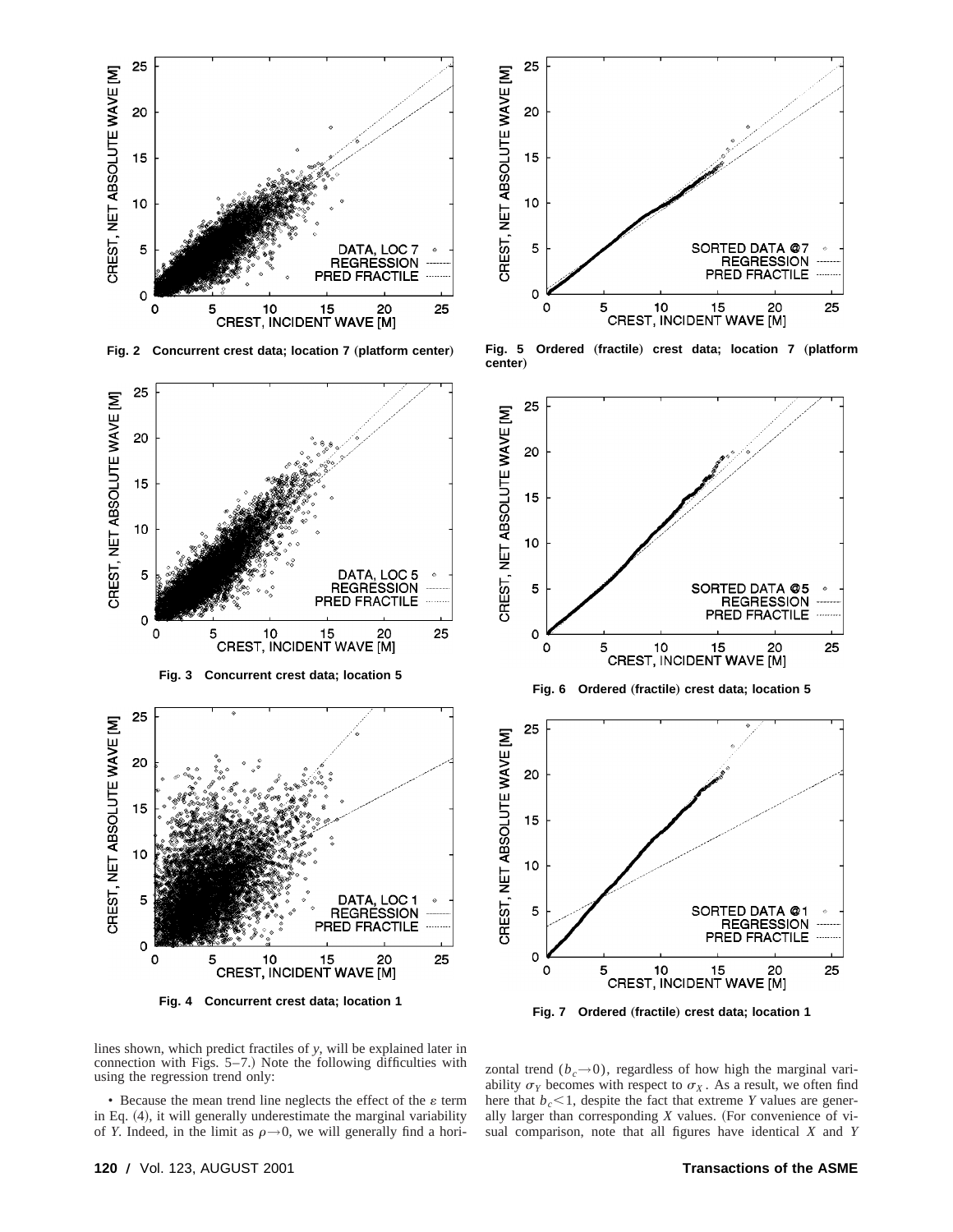scales; hence a "neutral" slope  $b=1$  would connect the lowerleft and upper-right vertices of the figure window.) Note especially the results for location 1 (Fig. 4): the regression slope is found to be only  $b_c=0.66$ , despite the fact that extreme *Y* outcomes appear systematically larger than corresponding extreme *X* values.

• The relatively small slope value  $b_c$  in Eq.  $(5)$  arises from the goal of standard regression, which is to minimize errors in predicting  $Y_i$  for given  $X_i$ . One may instead seek a best prediction of  $X_i$  for given  $Y_i$ ; this yields a steeper line, with slope  $b'_c$  $\frac{dY}{dX} = \frac{1}{\rho} \cdot \sigma_Y / \sigma_X$ . This, however, neglects the corresponding variability of *X* at given *Y*, thereby giving a systematically low *dX*/*dY*, and hence high *dY*/*dX*.

• We may seek other, modified versions of regression analyses that produce ''more reasonable'' trends. Fundamentally, however, one may question the adequacy of any single trendline, when based on data as scattered as in Fig. 4. We show in the forthcoming how such regression results can still be used in a design-wave approach, even when the data show such large cycle-to-cycle variability as in Fig. 4.

**Fractile Results From Ordered and Nonordered Data.** For design of structures against extreme waves, one is often most interested not in the response  $Y_i$  in a specified wave cycle  $i$ , but rather in the response level  $Y_p$  with a specified exceedance probability *p*. If we have a corresponding estimate of the input wave amplitude  $X_p$  at the same probability level, we may seek a new, deterministic linear relation between  $X_p$  and  $Y_p$  directly

$$
Y_p = a_p + b_p X_p \tag{6}
$$

Note that the notation  $a_p$  and  $b_p$  for these coefficients is intended to denote that the resulting trend is intended to apply on a fractileby-fractile basis (i.e., for given  $p$ ). In contrast,  $a_c$  and  $b_c$  have been derived from a concurrent basis (i.e., for given wave cycle *i*, or alternate choices of concurrent input/output "events").

We may seek to estimate the coefficients  $a_p$  in  $b_p$  in Eq. (6) directly from the reprocessed data, in which  $X_p$  is plotted versus  $Y_p$ . Effectively, this amounts to reordering both the  $X_i$  and  $Y_i$ data vectors; for example, the largest  $X_i$  and  $Y_i$  value are both assigned the same fractile level  $p=1/N$ , the second largest values  $p=2/N$ , and so forth. Alternatively, we suggest here a simpler way to directly predict the parameters  $a_p$  and  $b_p$  without reordering data—which can be inferred directly from the statistics of cycle-by-cycle data. In particular, if we assume that  $X_i$  and  $Y_i$ each have marginal normal probability distributions, we may write

$$
\frac{Y_p - m_Y}{\sigma_Y} = \frac{X_p - m_X}{\sigma_X} = U_p \tag{7}
$$

in which *Up* is the corresponding fractile of a *standard* normal distribution (e.g.,  $U_p = 0.0$  for  $p = 0.5$ ,  $U_p = 1.0$  for  $p = 0.84$ , etc.). Each statistical quantity expressed in Eq.  $(7)$  refers to just the peaks of the process, rather than to the process itself. One may rewrite the equation in the form of Eq.  $(6)$ , in which the trendline parameters are simply

$$
b_p = \frac{\sigma_Y}{\sigma_X} = \frac{b_c}{\rho}; \quad a_p = m_Y - b_p m_X \tag{8}
$$

Note that Eqs.  $(7)$ – $(8)$  are not restricted to the Gaussian distribution model. They apply to any distribution that has an additive shift parameter and a multiplicative scale parameter; common examples include both the Gumbel and Gaussian distributions. For some other distributions, such as the Weibull and lognormal, this assumption should be applied to  $ln(Y)$  versus  $ln(X)$ . The choice of distributions can be dictated by the appearance of the data as plotted on linear or on log scales. The air gap results presented in Figs. 5–7 plot as nearly straight lines on the linear scale shown.

Figures 5–7 show that this simple predicted fractile line, with  $b_p = \sigma_Y / \sigma_X$ , generally agrees quite well with the observed, or-



**Fig. 8 Theory versus data: absolute wave amplification**

dered  $(X_p, Y_p)$  data. Note that this agreement holds even at location 1 (Fig.  $7$ ), despite the significantly scattered cycle-by-cycle data  $(Fig. 4)$  on which it is based. This suggests that we can predict the fractile trendline from Eq.  $(6)$  without reordering the data, in one of two ways:

- $b_p = b_c / \rho$ ; i.e., inflating the regression slope  $b_c$  by a factor of  $1/\rho$ .
- $b_p = \sigma_Y / \sigma_X$ , the ratio between the standard deviations of the *Y* and *X*. This avoids the regression analysis of paired data.

Note that this fractile trendline is preserved if the roles of *X* and *Y* are interchanged; in this case  $dX/dY = \sigma_X/\sigma_Y$ , and hence  $b_p$  $= dY/dX$  remains equal to  $\sigma_Y/\sigma_X$ . Note also that like both mean regression lines (of *Y* given *X* and vice versa), the line relating  $Y_p$ to  $X_n$  from Eqs.  $(6)$  and  $(8)$  also passes through the mean pair  $(m_X, m_Y)$  from the data. At all other points, Eq. (6) passes between these two regression trends, in view of its intermediate slope.

**Results Across Field Points.** The foregoing suggests that the slope  $b_p$ , from Eq. (8), serves as a useful "response amplification" factor," relating input and output levels at corresponding fractiles. (Note that  $a_p$  is found to be nearly zero here; i.e., the predicted fractile lines in Figs.  $5-7$  nearly pass through the origin.) The ''OBSERVED'' results in Fig. 8 shows the resulting crest amplification factors,  $b_p$ , found for all field points from the two seastates with most data:  $(H_S, T_P) = (39.4 \text{ ft}, 11.5 \text{ s}) = (12 \text{ m}, 11.5 \text{ s})$ and  $(45.9 \text{ ft}, 13.5 \text{ s}) = (14 \text{ m}, 13.5 \text{ s})$ . The largest observed amplification, roughly 1.4, is found at location 1  $(in$  front of the up-wave column). Other near-column locations  $(4, 5, 6,$  and 9) show amplification factors of roughly 1.2. As might be expected, somewhat greater amplifications generally occur for the smaller  $T_p$ case (with shorter wavelengths, hence larger relative effect of the structure). The largest amplifications, however, at the near-column locations are relatively constant for the two  $T<sub>p</sub>$  cases considered. The corresponding predicted results in Fig. 8 are described in the forthcoming.

#### **Crest Amplification From Diffraction**

Formally, we may split the input incident wave  $n(t)$  into a ''linear part''  $\eta_L(t)$  and a remaining ''nonlinear contribution''  $\eta_{NL}(t)$ 

$$
\eta(t) = \eta_L(t) + \eta_{NL}(t) \tag{9}
$$

While  $\eta(t)$  describes the actual wave surface,  $\eta_L(t)$  describes our linear approximation in solving its governing equations (i.e., imposing the free-surface condition at the still water level, rather than at the actual time-varying surface). The nonlinear term

#### **Journal of Offshore Mechanics and Arctic Engineering <b>AUGUST 2001, Vol. 123** / 121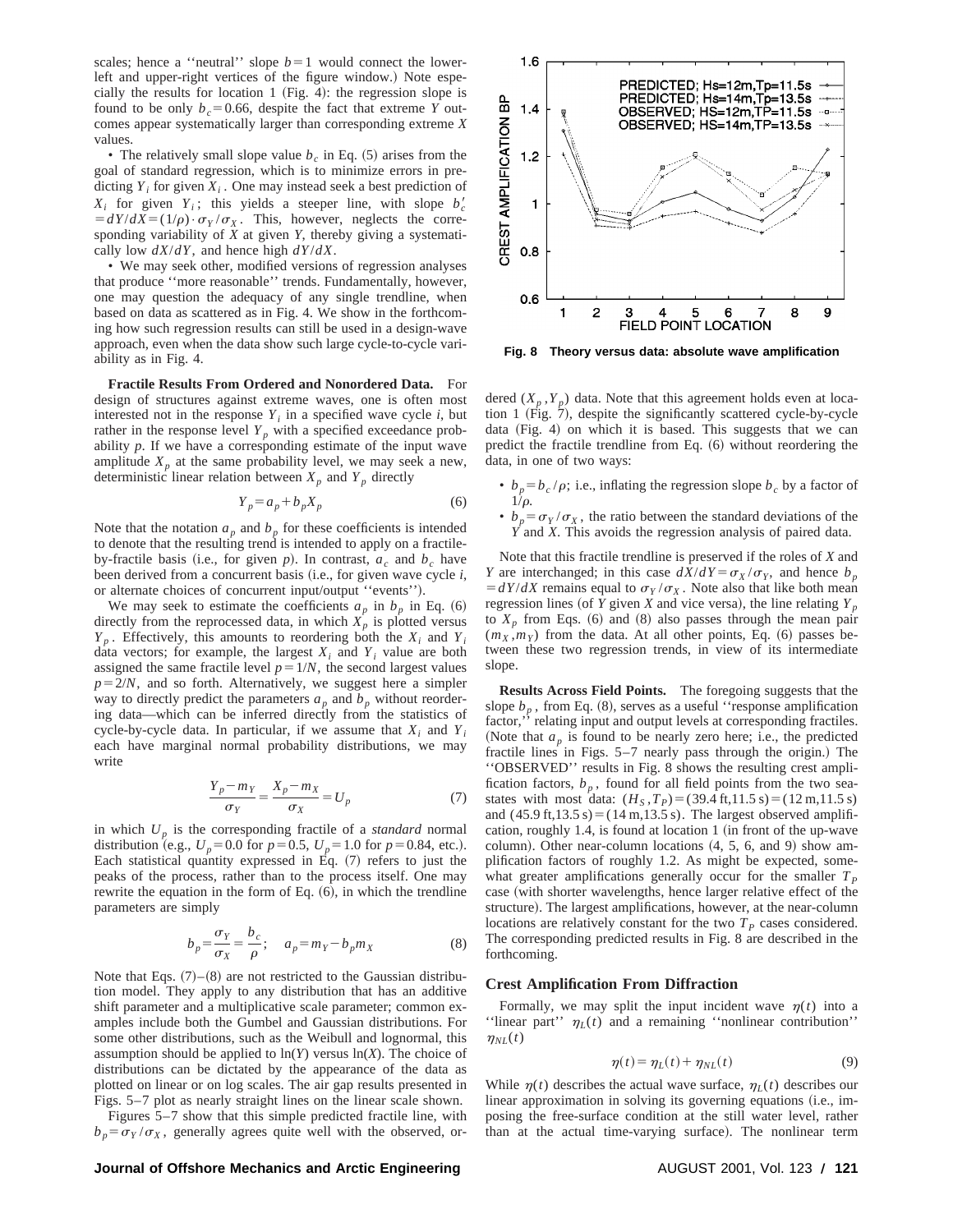

**Fig. 9**  $|H_{\text{net}}(T)|$  = amplitude of transfer function from input undisturbed wave to output net wave  $\eta_{net}$  in the presence of the **structure. Predictions are from first-order diffraction analysis.**

 $\eta_{NL}(t)$  is thus defined implicitly, as the difference between  $\eta(t)$ and  $\eta_L(t)$ . In fact, detailed statistical studies suggest that  $\eta_{NL}(t)$ is often accurately predicted by a second-order, random wave model  $|6|$ .

In a similar way, we may decompose the net ''output'' nearstructure wave,  $\eta_{net}(t)$ , into linear and remaining nonlinear terms

$$
\eta_{\text{net}}(t) = \eta_{\text{net},L}(t) + \eta_{\text{net},NL}(t) \tag{10}
$$

Linear diffraction codes, e.g.,  $[7]$ , estimate the transfer function,  $H_{\text{net}}(f)$  that relates  $\eta_L(t)$  to  $\eta_{\text{net},L}(t)$  at a given wave frequency *f*. Figure 9 shows the transfer function amplitude,  $|H_{\text{net}}|$ , as a function of wave period  $T=1/f$ , for a selected set of field points. As expected, results across field points converge in the long-wave, large-*T* limit. Significant differences are predicted, however, at smaller periods: at  $T=8$  s $|H_{\text{net}}|$  varies from 1.0 at location 7 (midplatform), to 1.9 and 1.5 at the near-column locations 1 and 5.

To consider the consequence of sampling this transfer function according to a given wave spectrum  $S_n(f)$ , we consider the amplification factor  $b_{RMS}$  in the RMS value predicted by linear theory

$$
b_{\text{RMS}} = \frac{\sigma_{\eta_{net}}}{\sigma_{\eta}} = \left[ \frac{\int_0^\infty |H_{\text{net}}(f)|^2 S_{\eta}(f) df}{\int_0^\infty S_{\eta}(f) df} \right]^{1/2} \tag{11}
$$

The resulting values of  $b_{RMS}$  are shown as the "PREDICTED" results in Fig. 8. (Note again that our hypothesis here is not that the linear model will yield the correct extreme value of either  $\eta$  or  $\eta_{\text{net}}$ , but merely that it can yield a useful estimate of the correction factor between them.) In fact the predictions show the same general trends as the observations: larger results at the nearcolumn locations and in the smaller- $T_p$  seastate. Amplification levels are somewhat underpredicted at several near-column locations: at location 1,  $b_{RMS} = 1.2 - 1.3$  compared with an observed  $b_p = 1.4$ , while  $b_{RMS} = 0.9 - 1.0$  at locations 4, 5, 6 compared with  $b_p = 1.1 - 1.2$  from the observed data. These additional amplifications may be the result of nonlinear diffraction, or may represent near-column effects beyond the realm of a conventional diffraction analysis.

Finally, Fig. 10 shows similar results for the relative wave elevation,  $r(t)$ , with respect to the moving structure. Because the structure generally moves with the waves, the relative wave is generally less than the absolute wave level, yielding factors in Fig. 10 that are generally lower than in Fig. 8. ''OBSERVED'' results



**Fig. 10 Theory versus data: relative wave amplification**

in Fig. 10 again predict  $b<sub>p</sub>$  as in Eq. (8), now treating  $r(t)$  as the relevant response history. ''PREDICTED'' results in Fig. 10 again use Eq. (11), now with a transfer function  $H_r(f)$  to the relative motion described in Eqs.  $(1)-(2)$ , which include the (linear) predicted transfer functions for heave, pitch, and roll. Again, the predictions are found to show a similar trend to the observed behavior. The most striking difference now occurs at field points near the platform center in the along-wave direction (locations 4, 5, 6, 7), whose vertical motion  $\delta$  is dominated by heave rather than pitch or roll. Our predictions here overestimate the relative wave elevation, suggesting that they underestimate the platform heave motion.

The heave motion measured in the model basin has been spectrally analyzed and is presented in Fig. 11. The first-order predicted spectrum of heave motion (shown in the figure as "PRE-DICTED") has been calculated using only the first-order transfer functions from linear diffraction. The spike that can be observed in the measured spectrum, at about 0.045 Hz, coincides with the heave natural frequency of the vessel. The analysis omits this resonant effect, as no model of slow drift motions was available. Inclusion of the effects of vessel motion in the statistical analysis is straightforward  $[2]$ , and is a topic of ongoing study.



**Fig. 11 Comparison of observed and predicted heave motion spectra**